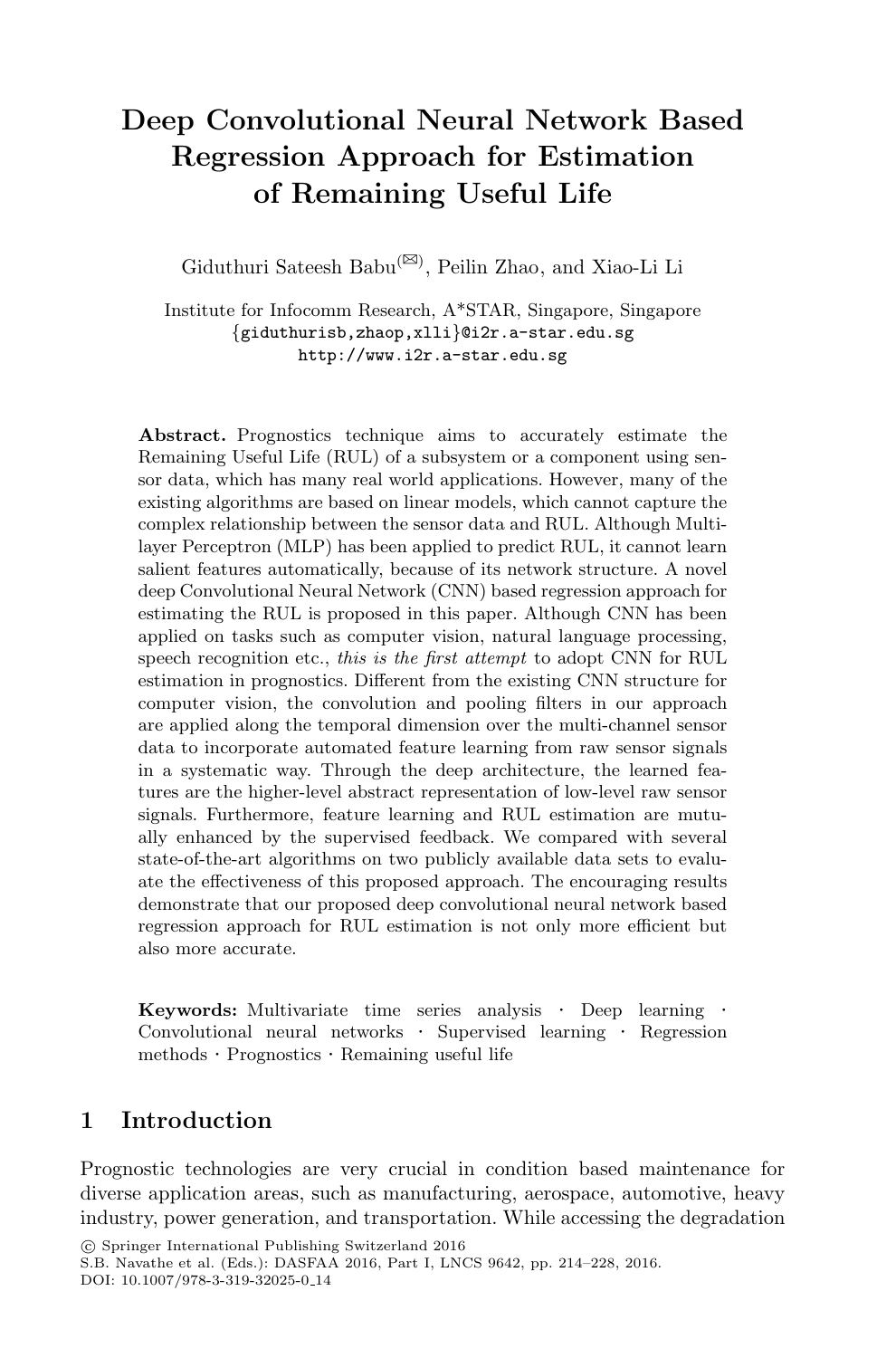from expected operating conditions, prognostic technologies estimate the future performance of a subsystem or a component to make RUL estimation. If we can accurately predict when an engine will fail, then we can make informed maintenance decision in advance to avoid disasters, reduce the maintenance cost, as well as streamline operational activities. This paper proposes a data driven approach to predict RUL of a complex system when the run-to-failure data is available. Existing algorithms in the literature for RUL estimation are either based on multivariate analysis or damage progression analysis [\[9](#page-13-0),[15](#page-13-1)[–17,](#page-13-2)[23\]](#page-14-0). However, it is extremely challenging, if not impossible, to accurately predict RUL without a good feature representation method. It is thus highly desirable to develop a systematical feature representation approach to effectively characterize the nature of signals related to the prognostic tasks.

Recently, a family of learning models has emerged called as deep learning that aim to learn higher level abstractions from the raw data [\[2](#page-13-3)[,7\]](#page-13-4), deep learning models doesn't require any hand crafted features by people, instead they will automatically learn a hierarchical feature representation from raw data. In deep learning, a deep architecture with multiple layers is built up for automating feature design. Specifically, each layer in deep architecture performs a nonlinear transformation on the outputs of the previous layer, so that through deep learning models the data are represented by a different levels of hierarchy of features. Convolutional neural network, auto-encoders and deep belief network are the mostly known models in deep learning. Depending on the usage of label information, the deep learning models can be learned in either supervised or unsupervised manner. While deep learning models achieve remarkable results in computer vision [\[11\]](#page-13-5), speech recognition [\[10](#page-13-6)], and natural language processing [\[5](#page-13-7)]. *To our best knowledge, it has not been exploited in the field of prognostics for RUL estimation*.

Recurrent neural network, a class of deep learning architectures is more intuitive model for time series data  $[6]$  $[6]$ , however it is suitable for time series future value prediction. In this paper we treat RUL estimation problem as multivariate time series regression and solve it by adapting one particular deep learning model, namely Convolutional Neural Network (CNN) adapted from deep learning model for image classification  $[1,12,13]$  $[1,12,13]$  $[1,12,13]$  $[1,12,13]$ , which is the first attempt to leverage deep learning to estimate RUL in prognostics. The key attribute of CNN is to conduct different processing units (e.g. convolution, pooling, sigmoid/hyperbolic tangent squashing, rectifier and normalization) *alternatively*. Such a variety of processing units can yield an effective representation of local salience of the signals. Additionally, the deep architecture allows multiple layers of these processing units to be stacked, so that this deep learning model can characterize the salience of signals *in different scales*. Therefore, the features extracted by CNN are task dependent and non-handcrafted. Moreover, these features also own more predictive power, since CNN can be learned under the supervision of target values.

Recently, different CNN architectures are applied on multi-channel time series data for activity recognition problem which is a classification task  $[24-26]$  $[24-26]$ . In [\[25\]](#page-14-3), a shallow CNN architecture is used consists of only one convolution and one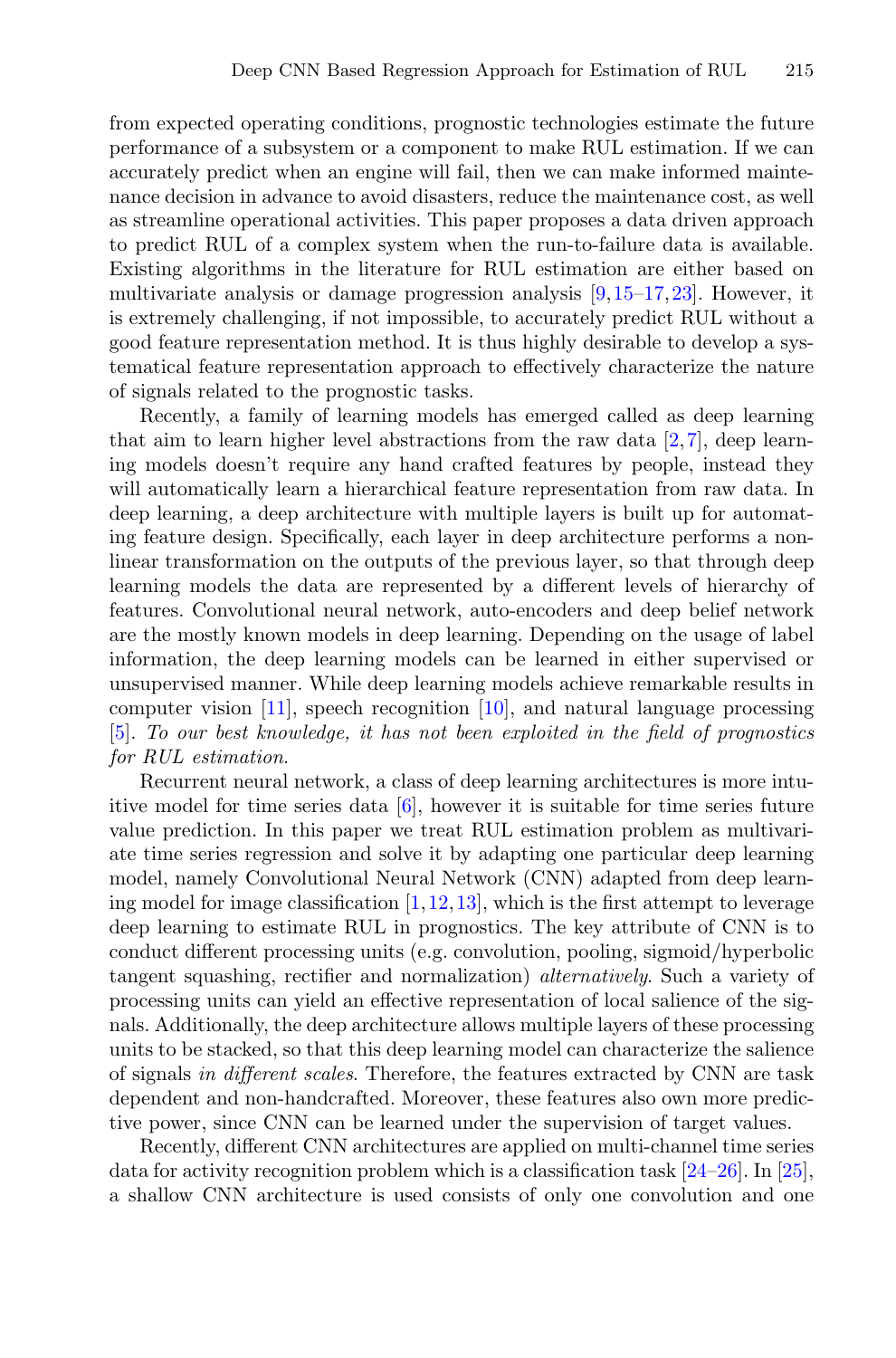pooling layer, and is restricted to the accelerometer data. In [\[24](#page-14-1)[,26](#page-14-2)], deep CNN architectures are used and in these architectures all convolutional and pooling filters are one-dimensional which applied along the temporally over individual sensor time series separately. Different from classification tasks, in the application on RUL estimation which is a regression task, the convolution and pooling filters in CNN are applied along the temporal dimension over all sensors, and all these feature maps for all sensors need to be unified as a common input for the neural network regressor. Therefore, a novel architecture of CNN is developed in this paper. In the proposed architecture for RUL estimation, convolutional filters in the initial layer are two-dimensional which applied along the temporally over all sensors time series and final neural network regression layer employs squared error loss function which makes the proposed architecture is different from the existing CNN architectures for multi-channel time series data [\[24](#page-14-1)[–26\]](#page-14-2). In the experiments, the proposed CNN based approach for RUL estimation is compared with existing regression based approaches, across two public data sets. Results clearly demonstrates that the proposed approach is accurately predicts RUL than existing approaches significantly.

This paper is structured as follows: First, Sect. [2](#page-2-0) briefly describes the problem settings, including data sets, evaluation metrics and data preprocessing steps that are used to evaluate the effectiveness of different algorithms. Then, Sect. [3](#page-6-0) describes our proposed novel deep architecture CNN based regression approach for RUL estimation. Next, Sect. [4](#page-10-0) presents the performance comparison of the proposed approach with the standard regression algorithms for RUL estimation. Section [5](#page-12-1) summarizes the conclusions from this work.

## <span id="page-2-0"></span>**2 Problem Settings**

In prognostics, it is an important problem to estimate the RUL of a component or a subsystem, such as the engine of an airplane. Usually, some sensors, e.g. vibration sensors, are used to collect its information that serve as features to estimate RUL. Formally, assume that  $d$  sensors with component index  $i$  are employed, so a multivariate time series data  $X^i \in \mathbb{R}^{d \times n_i}$  can be obtained, where the j-th column of  $X^i$ , denoted as  $X^i_j \in \mathbb{R}^d$ , is a vector consisting of the signals from the d sensors at the j-th time cycle, and  $X_{n_i}^i$  denotes the vector of signals when the component fails and  $n_i$  is the useful life time of a component i from the starting. Suppose we have  $N$  same category components, e.g.,  $N$  engines, then we can collect a training set of examples  $\{X_j^i | i = 1, \ldots, N; j = n_1, \ldots, n_N\}$ . Then the task is to construct a model based on the given training set and to perform RUL estimation on a test set  $\{Z^i \in \mathbb{R}^{d \times m_i} | i = 1, ..., M\}$ , where  $Z^i_j$ ,  $j = 1, \ldots, m_i$  are signals when the component works well. Here RUL for a component i in test set is the number of remaining time cycles it works well from  $m_i$ -th time cycle before failure. Now let's introduce two benchmark data sets.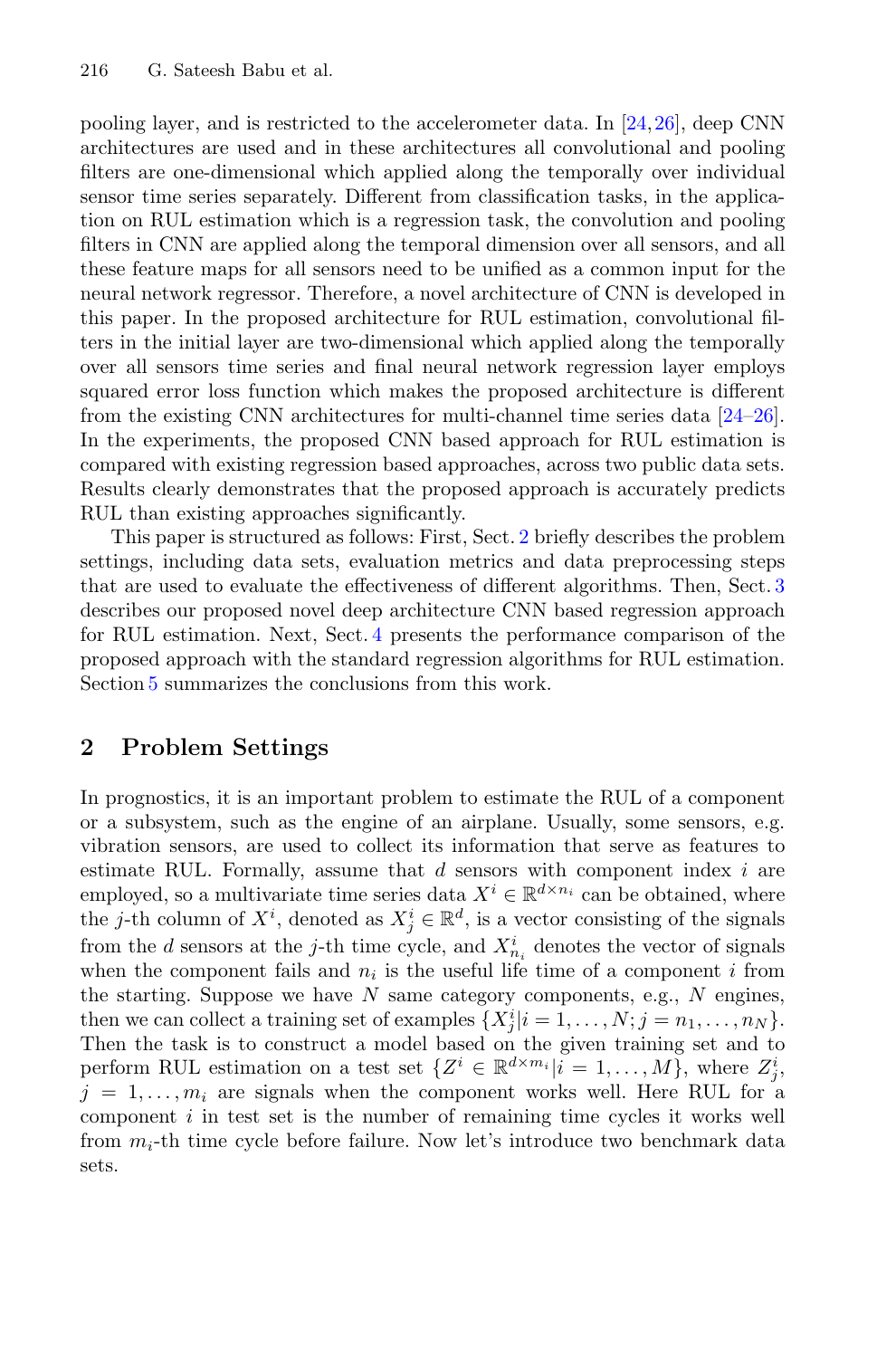**Data Sets:** Two data sets chosen in this work, namely the NASA C-MAPSS (Commercial Modular Aero-Propulsion System Simulation) data set and the PHM 2008 Data Challenge data set [\[19](#page-13-11)]. The C-MAPSS data set is further divided into 4 sub-data sets as given in Table [1.](#page-3-0) Both datasets contain simulated data produced using a model based simulation program C-MAPSS developed by NASA [\[20\]](#page-14-4).

<span id="page-3-0"></span>

| Data set             | C-MAPSS |     |                         |     | <b>PHM 2008</b> |
|----------------------|---------|-----|-------------------------|-----|-----------------|
|                      | FD001   |     | $FD002$ $FD003$ $FD004$ |     |                 |
| Train trajectories   | 100     | 260 | 100                     | 249 | 218             |
| Test trajectories    | 100     | 259 | 100                     | 248 | 218             |
| Operating conditions |         | 6   |                         | 6   | 6               |
| Fault conditions     |         |     | 9                       | 2   |                 |

**Table 1.** Data sets details (Simulated from C-MAPSS)

Both data sets are arranged in an  $n$ -by-26 matrix where n corresponds to the number of data points in each component. Each row is a snapshot of data taken during a single operating time cycle and in 26 columns, where 1*st* column represents the engine number,  $2^{nd}$  column represents the operational cycle number, 3–5 columns represent the three operating settings, and 6–26 columns represent the 21 sensor values. More information about the 21 sensors can be found in [\[22](#page-14-5)]. Engine performance can be effected by three operating settings in the data significantly. Each trajectory within the train and test trajectories is assumed to be life-cycle of an engine. While each engine is simulated with different initial conditions, these conditions are considered to be of normal conditions (no faults). For each engine trajectory within the training sets, the last data entry corresponds to the moment the engine is declared unhealthy or failure status. On the other hand, test sets contains data some time before the failure and aim here is to predict RUL in the test set for each engine. For each of the C-MAPSS data set, the actual RUL value of the test trajectories were made available to the public, while the actual RUL value of the test trajectories in PHM 2008 Data Challenge data set is not available.

To fairly compare the estimation model performance on the test data, we need some objective performance measures. In this work, we mainly employ 2 measures: *scoring* function, and Root Mean Square Error (RMSE), which are introduced in details as follows:

**Scoring Function:** The *scoring* function used in this paper is identical to that used in PHM 2008 Data Challenge. This scoring function is illustrated in Eq. [\(1\)](#page-4-0), where N is the number of engines in test set, S is the computed *score*, and  $h = (Estimated \, RUL - True \, RUL).$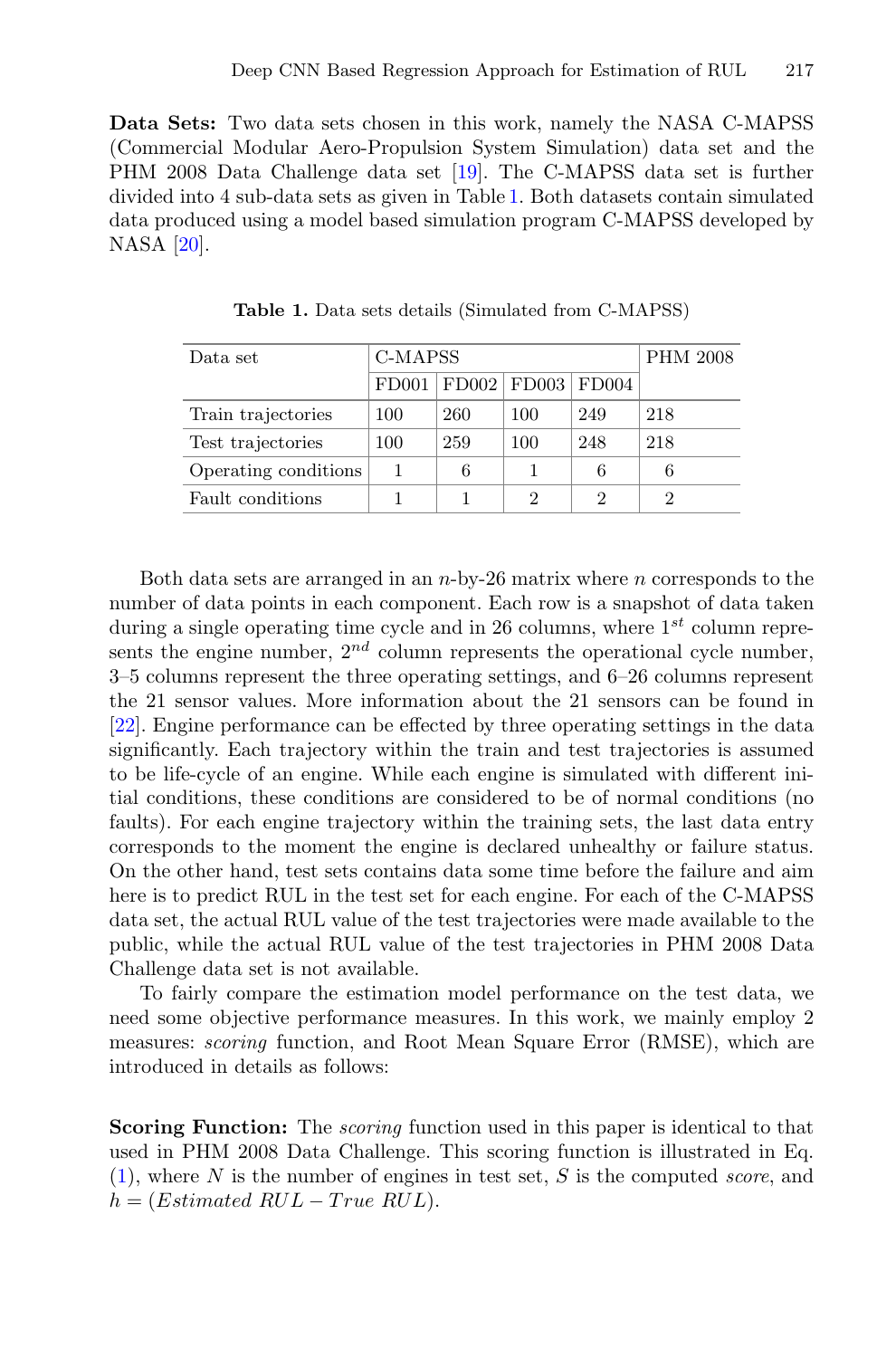$$
S = \begin{cases} \sum_{i=1}^{N} \left( e^{-\frac{h_i}{13}} - 1 \right) \text{ for } h_i < 0\\ \sum_{i=1}^{N} \left( e^{\frac{h_i}{10}} - 1 \right) \text{ for } h_i \ge 0 \end{cases}
$$
 (1)

<span id="page-4-0"></span>This scoring function penalizes late predictions (too late to perform maintenance) more than early predictions (no big harms although it could waste maintenance resources). This is in line with the risk adverse attitude in aerospace industries. However, there are several drawbacks with this function. The most significant drawback being a single outlier (with a much late prediction) would dominate the overall performance *score* (pls. refer to the exponential increase in the right hand side of Fig. [1\)](#page-5-0), thus masking the true overall accuracy of the algorithm. Another drawback is the lack of consideration of the prognostic horizon of the algorithm. The prognostic horizon assesses the time before failure which the algorithm is able to accurately estimate the RUL value within a certain confidence level. Finally, this scoring function favors algorithms which artificially lowers the *score* by underestimating RUL. Despite all these shortcomings, the scoring function is still used in this paper to provide comparison results with other methods in literature.

**RMSE:** In addition to the scoring function, the Root Mean Square Error (RMSE) of estimated RUL's is also employed as a performance measure. RMSE is chosen as it gives equal weight to both early and late predictions. Using RMSE in conjunction with the scoring function would avoid to favor an algorithm which artificially lowers the *score* by underestimating it but resulting in higher RMSE. The RMSE is defined as given below:

$$
RMSE = \sqrt{\frac{1}{N} \sum_{i=1}^{N} h_i^2}
$$
 (2)

A comparative plot between the two evaluation metrics is shown in Fig. [1.](#page-5-0) It can be observed that at lower absolute error values the scoring function results in lower values than the RMSE. The relative characteristics of the two evaluation metrics will be useful during the discussion of experimental results in the later part of this paper.

In addition, to learn a model, we need to perform some data pre-processing for which the details are given as follows.

**Operating Conditions:** Several literature [\[9](#page-13-0), [16,](#page-13-12) [23](#page-14-0)], have shown that by plotting the 3 operating setting values, the data points are clustered into six different distinct clusters. This observation is only applicable for data sets with different operating conditions, but data points from FD001 and FD003 in C-MAPSS data set are all clustered at a single point instead – they are single operating condition sub-data sets. These clusters are assumed to correspond to the six different operating conditions. It is therefore possible to include the operating condition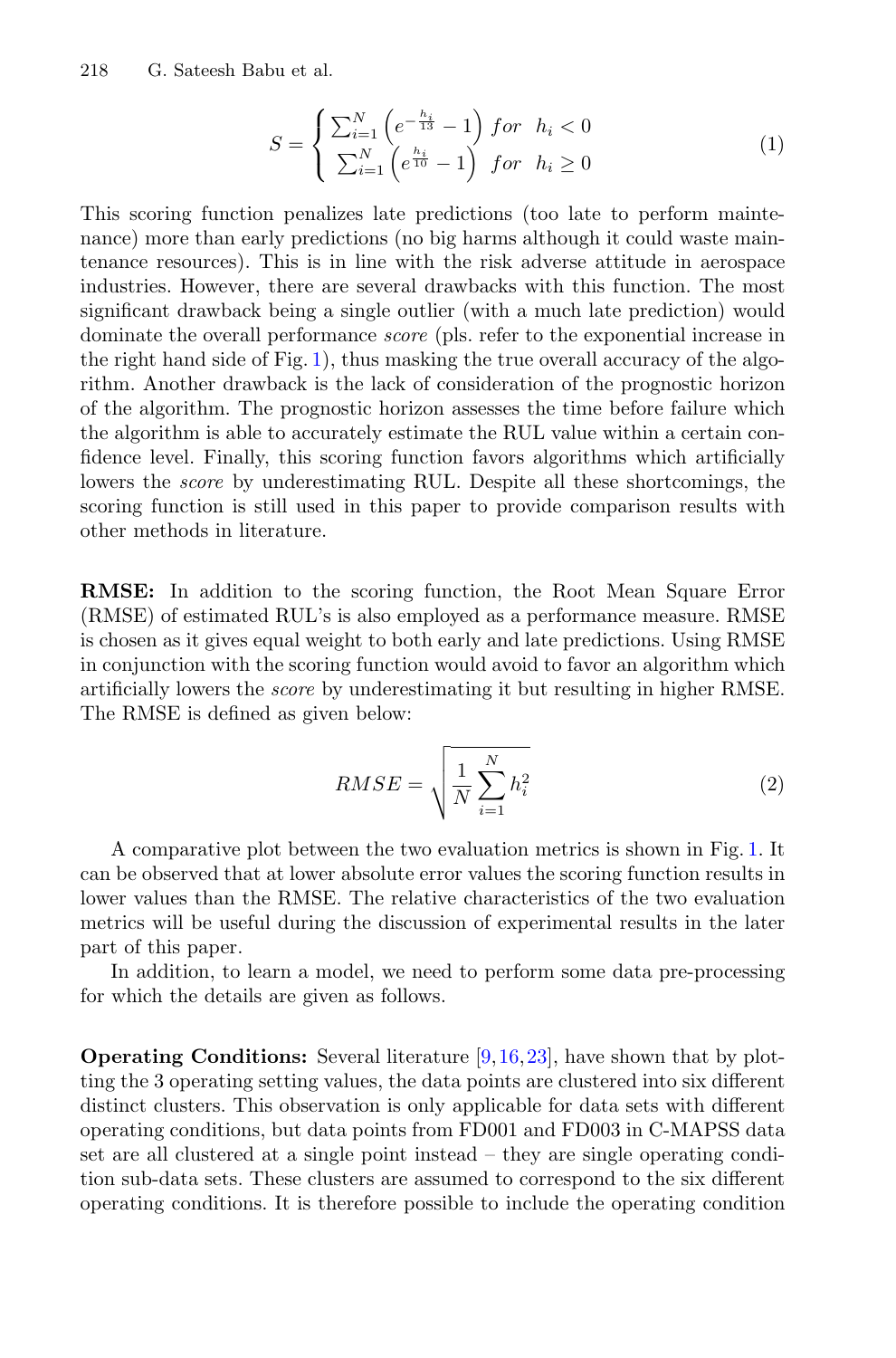

**Fig. 1.** Comparison of evaluation metric values for different error values

<span id="page-5-0"></span>history as a feature. This is done for FD002, FD004 and PHM 2008 Data Challenge data sets by adding 6 columns of data (multiple operating condition data sets), representing the number of cycles spent in their respective operating condition since the beginning of the series [\[16\]](#page-13-12).

**Data Normalization:** Due to the 6 operating conditions, each of these operating conditions results in disparate sensor values. Therefore prior to any training and testing, it is imperative to do data normalization so that the data points to be within uniform scale range using Eq. [\(3\)](#page-5-1). As normalization was carried out within the uniform scale range for each sensor and each operating condition, this will ensure equal contribution from all features across all operating conditions [\[16\]](#page-13-12). Alternatively, it is also possible to incorporate operating condition information within the data to take into consideration various operating conditions.

$$
Norm(x^{c,f}) = \frac{x^{(c,f)} - \mu^{(c,f)}}{\sigma^{(c,f)}}, \ \forall c, f \tag{3}
$$

<span id="page-5-1"></span>where  $c$  represents operating conditions;  $f$  represents each of the original 21 sensors.  $\mu^{(c,f)}$  is the mean and  $\sigma^{(c,f)}$  is the standard deviation in c operating condition.

**RUL Target Function:** In its simplest form prognostic algorithms are similar to regression problems. However, unlike typical regression problems, an inherent challenge for data driven prognostic problems is to determine the desired output values for each input data point. This is because in real world applications,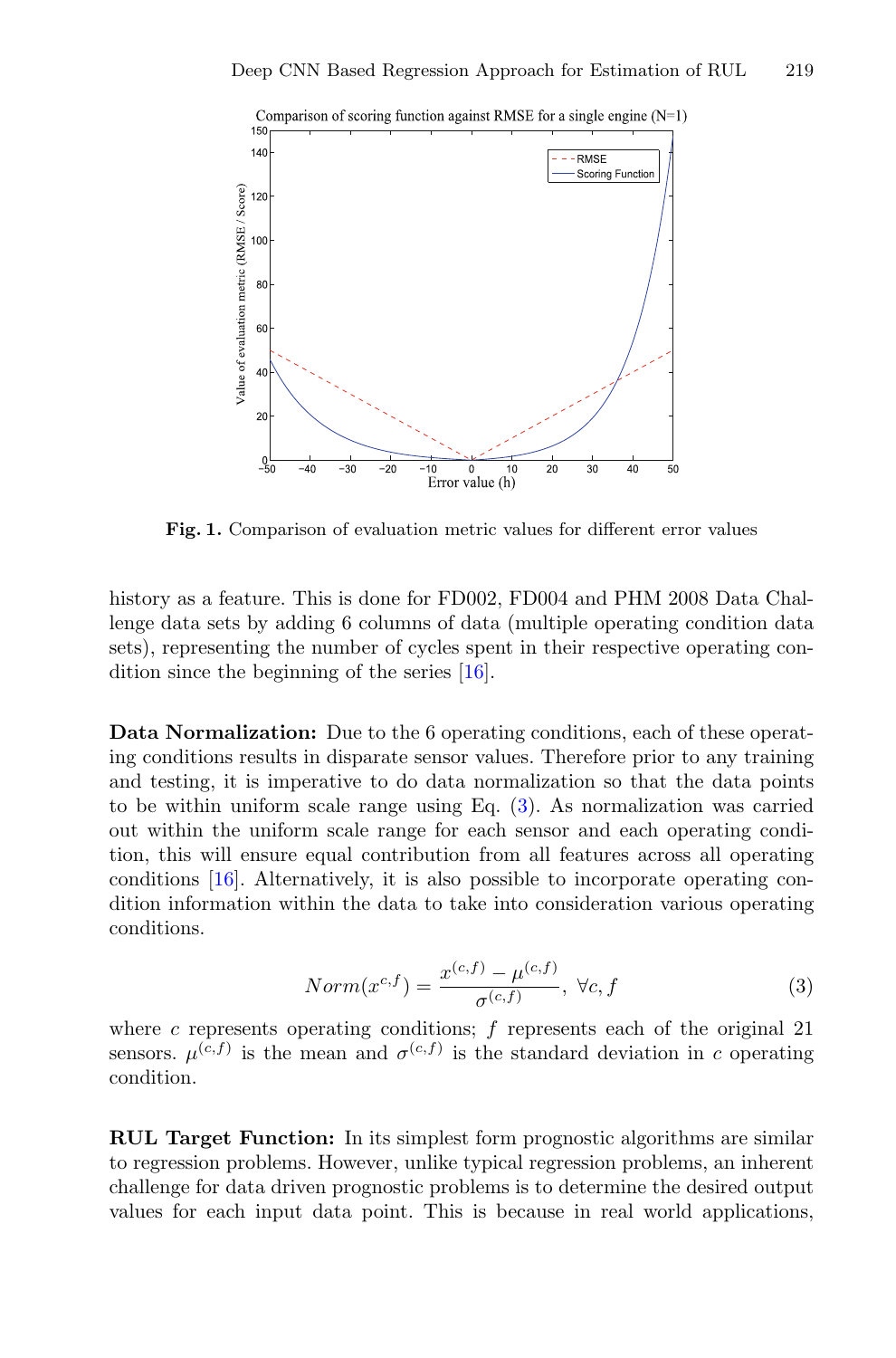

<span id="page-6-1"></span>**Fig. 2.** Piece-wise linear RUL target function

it is impossible to accurately determine the system health status at each time step without an accurate physics based model. A sensible solution would be to simply assign the desired output as the actual time left before functional failure [\[16](#page-13-12)]. This approach however inadvertently implies that the health of the system degrades linearly with usage. An alternative approach is to derive the desired output values based on a suitable degradation model. For this data-set a piecewise linear degradation model has proposed in [\[9](#page-13-0)], which limits the maximum value of the RUL function as illustrated in Fig. [2.](#page-6-1) The maximum value was chosen based on the observations and its numerical value is different for each data-set.

Both these approaches have their own advantages. The piece-wise linear RUL target function is more likely to prevent the algorithm from overestimating the RUL. In addition, it is also a more logical model as the degradation of the system typically only starts after a certain degree of usage. On the other hand, the linear RUL function follows the definition of RUL in the strictest sense which defined as the time to failure. Therefore, the plot of time left of a system against the time passed naturally results in a linear function. However, it should be noted that in cases where knowledge of a suitable degradation model is unavailable, the linear model is the most natural choice to use.

## <span id="page-6-0"></span>**3 Deep Convolution Neural Network for RUL Estimation**

This section presents the architecture of deep learning CNN for RUL estimation from multi-variate time series sensor signals. The inputs are normalized sensor signals in addition to the extracted features corresponding to the operating condition history. The target values are the RUL of system at corresponding time cycle. The considered target RUL function is a piece-wise linear function as described in the previous sections.

Convolutional neural networks have great potential to identify the various salient patterns of sensor signals. Specifically, lower layers processing units obtain the local salience of the signals. The higher layers processing units obtain the salient patterns of signals at high-level representation. Note that each layer may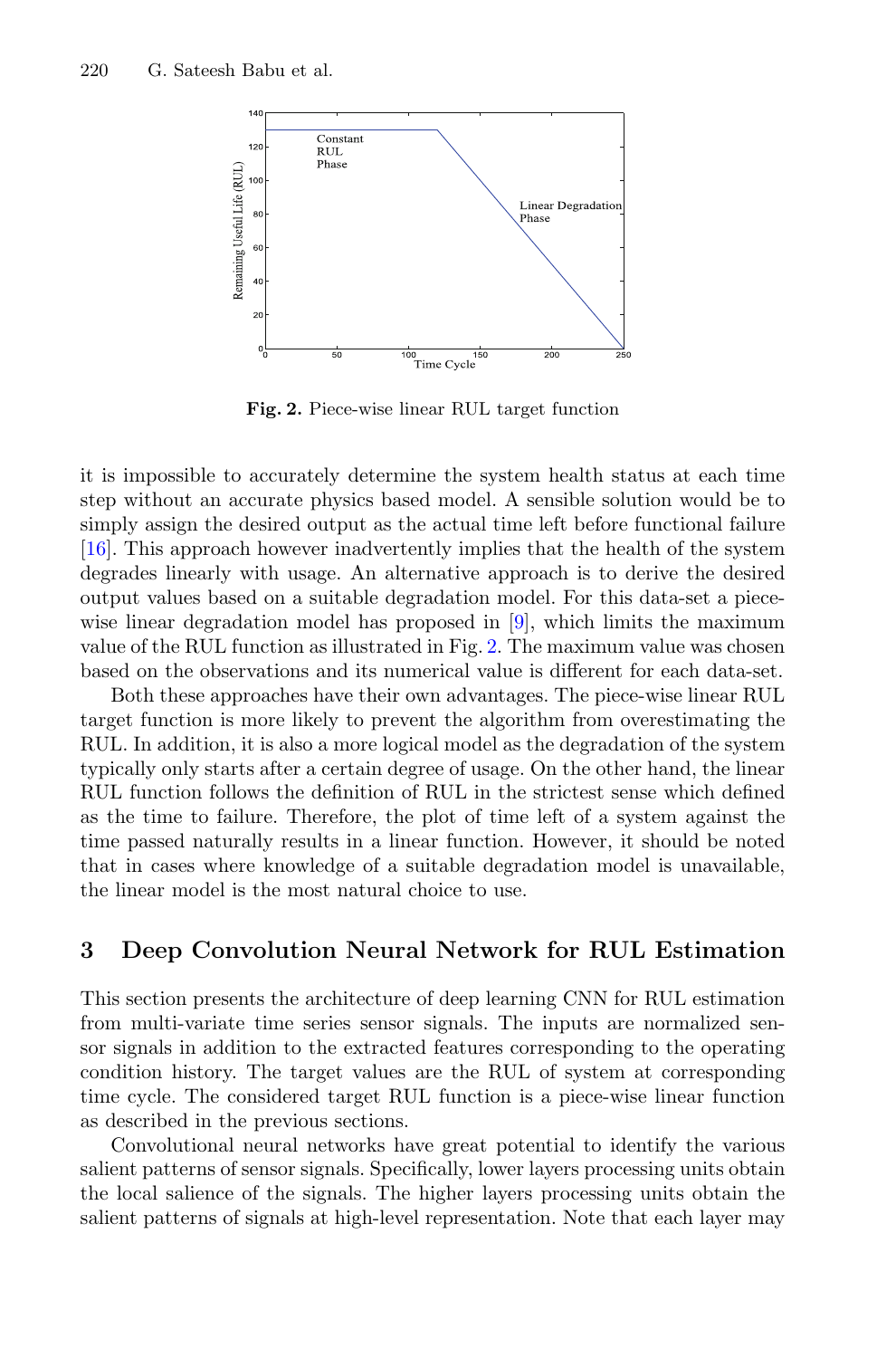have a number of convolution or pooling operators (specified by different parameters) as described below, so multiple salient patterns learned from different aspects are jointly considered in the CNN. When these operators with the same parameters are applied on local signals (or their mapping) at different time segments, a form of translation invariance is obtained  $[2,7,8]$  $[2,7,8]$  $[2,7,8]$  $[2,7,8]$ . Consequently, what matters is only the salient patterns of signals instead of their positions or scales. However, in RUL estimation we confront with multiple channels of time series signals, in which the traditional CNN cannot be used directly. The challenges in our problem include (i) Processing units in CNN need to be applied along temporal dimension and (ii) Sharing or unifying the units in CNN among multiple sensors. In what follows, we will define the convolution and pooling filters along the temporal dimension, and then present the entire architecture of the CNN used in RUL estimation.

#### **3.1 Architecture**

We start with the notations used in the CNN. A sliding window strategy is adopted to segment the time series signal into a collection of short pieces of signals. Specifically, an instance used by the CNN is a two-dimensional matrix containing r data samples each sample with  $D$  attributes (In case of single operating condition sub-data sets D attributes are taken as d raw sensor signals and in case of multiple operating condition sub-data sets  $D$  attributes includes  $d$  raw sensor signals along with extracted features corresponding to the operating condition history as explained in operating condition subsection in problem settings section). Here,  $r$  is chosen to be as the sampling rate (15 used in the experiments because one of the test engine trajectories has only 15 time cycle data samples), and the step size of sliding a window is chosen to be 1. One may choose larger step size to decrease the amount of the instances for lesser computational cost. For training data, the true RUL of the matrix instance is determined by the true RUL of the last record.

In this proposed architecture as shown in Fig. [3,](#page-8-0) conventional CNN is modified and applied to multi-variate time series regression as follows: On each segmented multi-variate time series we perform feature learning jointly. At the end of feature learning, we concatenate a normal multi-layer perceptron (MLP) for RUL estimation. Specifically in this work, we use 2-pairs of convolution layers and pooling layers, and one normal fully connected multi layered perceptron. It includes D-channel inputs and length of each input is 15. This segmented multi-variate time series  $(D \times 15)$  is fed into a 2-stages of convolution and pooling layers. Then, we concatenate all end layer feature maps into a vector as the MLP input for RUL estimation. Training stage involves the CNN parameters estimation by standard back propagation algorithm using stochastic gradient descent method to optimize objective function, which is cumulative square error of the CNN model.

**Convolution Layer:** In the convolution layers, the previous layer's feature maps are convolved with several convolutional kernels (to be learned in the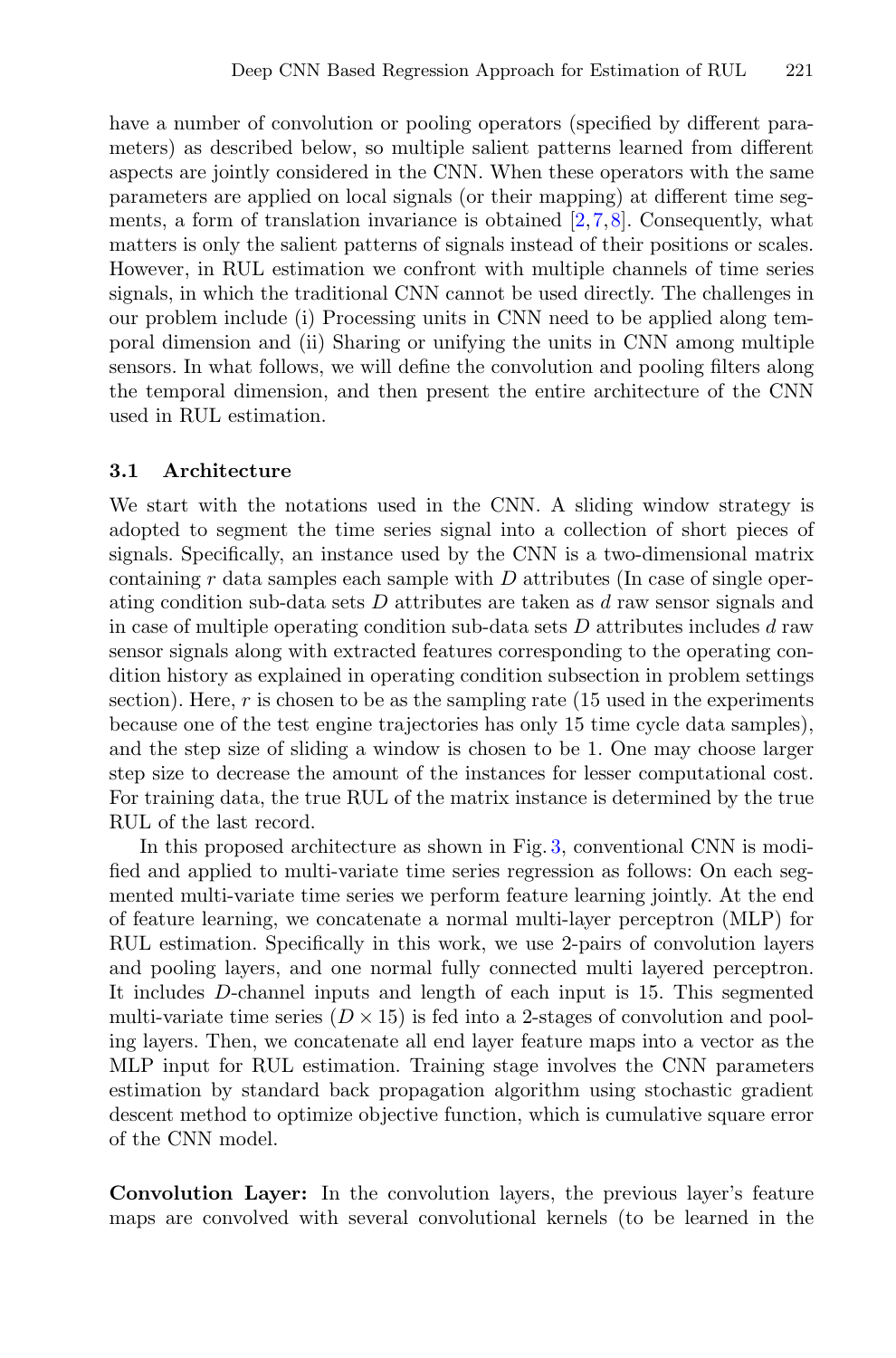

<span id="page-8-0"></span>**Fig. 3.** Proposed CNN architecture for RUL estimation on PHM 2008 Data Challenge data set. This architecture consists of segmented multi-variate time series input, 2 convolutional filtering layers, 2 pooling filtering layers, and one fully connected layer.

<span id="page-8-1"></span>training process). The output of the convolution operators added by a bias (to be learned) and the feature map for next layer is computed through the activation function. The output feature map of convolution layer computed as given below:

$$
\mathbf{x}_{j}^{l} = sign\left(\mathbf{z}_{j}^{l}\right), \quad \mathbf{z}_{j}^{l} = \sum_{i} \mathbf{x}_{i}^{l-1} * \mathbf{k}_{ij}^{l} + b_{j}^{l} \tag{4}
$$

Where  $*$  denotes the convolution operator,  $\mathbf{x}_i^{l-1}$  and  $\mathbf{x}_j^l$  are the convolution filter input and output,  $sign()$  denotes the sigmoid function, and  $z<sub>i</sub><sup>l</sup>$  is the input of non-linear sigmoid function. Sigmoid function is used due to its simplicity. We apply convolution filters of size  $D \times 4$  in the first convolution layer. In the second convolution layer we apply convolution filters of size  $1 \times 3$ .

**Pooling Layer:** In the pooling layers, the input features are sub-sampled by suitable factor such that the feature maps resolution is reduced to increase the invariance of features to distortions on the inputs. We utilize average pooling without overlapping for all stage in our work. The input feature-maps are partitioned by the average pooling and results into a set of non-overlapping regions. For each sub-region output is the average value. Pooling layer output feature map is computed as given below:

$$
\mathbf{x}_{j}^{l+1} = \text{ down } (\mathbf{x}_{j}^{l}) \tag{5}
$$

<span id="page-8-2"></span>Where  $\mathbf{x}_i^l$  is the input and  $\mathbf{x}_i^{l+1}$  is the output of pooling layer, and  $down(.)$ represents the sub-sampling function for average pooling. We apply pooling filters of size  $1 \times 2$  in the first and second pooling layers.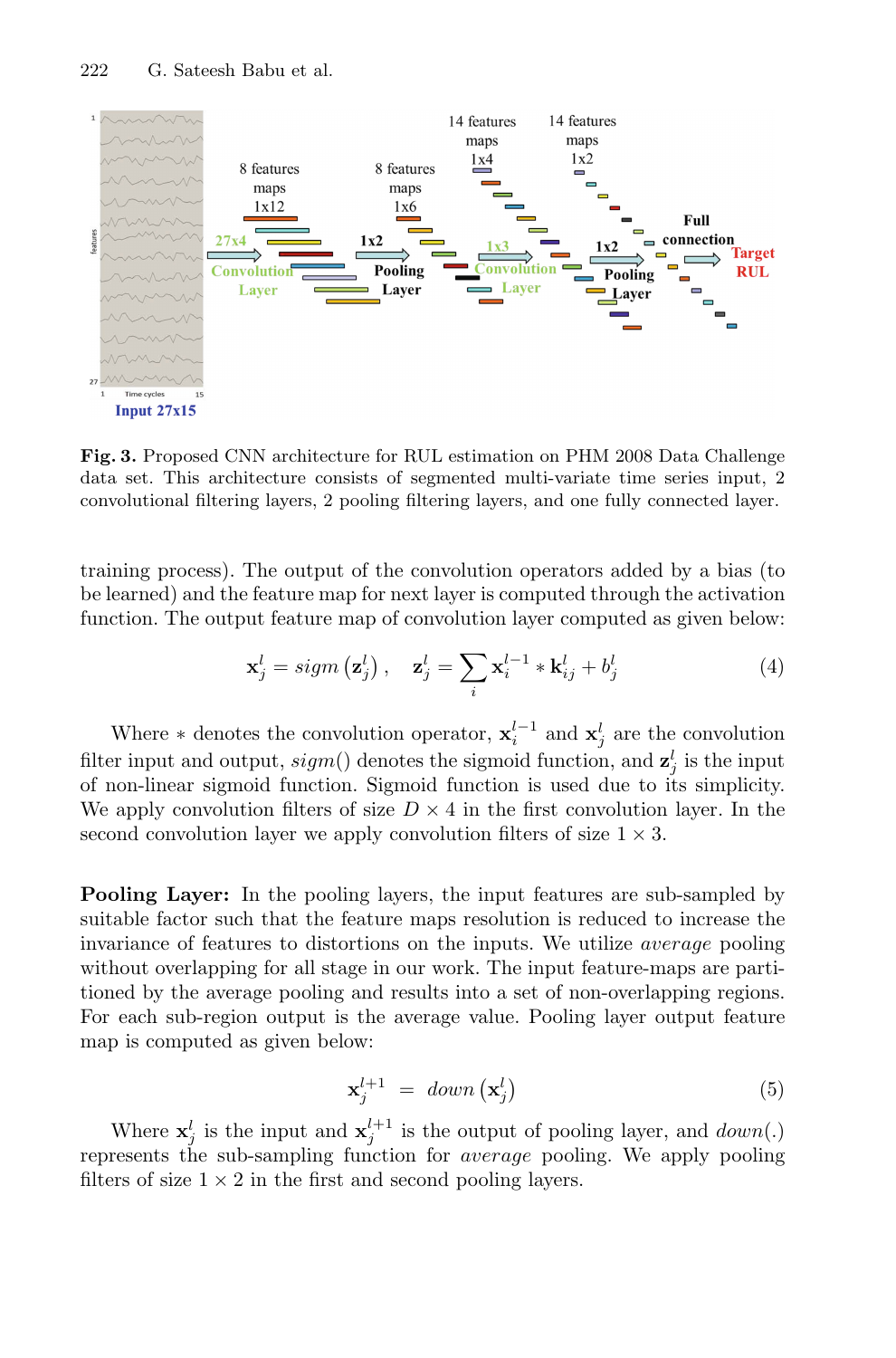#### **3.2 Training Process**

As in traditional MLP training for regression task, we used the squared error loss function in our CNN based architecture defined as:  $E = \frac{1}{2}(y(t) - y^*(t))^2$ , where  $y^*(t)$  is the predicted RUL value and  $y(t)$  is the target RUL of the t-th training sample. In the training of our CNN model, we utilize stochastic gradient descent based optimization method for optimal parameters estimation of the network and back propagation algorithm to minimize the loss function [\[14](#page-13-14)]. Training procedure includes three cascaded phases of forward propagation, backward propagation and the application of gradients.

**Forward Propagation:** The objective of the forward propagation is to determine the predicted output of CNN model on segmented multi-variate time series input. Specifically, each layer output feature maps are computed. As mentioned in the before sections, each stage contains convolution layer followed by pooling layer. We compute the output of convolution and pooling layers using Eqs. [\(4\)](#page-8-1) and [\(5\)](#page-8-2) respectively. Eventually, a single fully connected layer is connected with feature extractor.

**Backward Propagation:** Once one iteration of forward propagation is done, we will have the error value, with the squared error loss function. The predicted error propagates back on each layer parameters from last layer to first layer, derivatives chain commonly applied for this procedure.

For the backward propagation of errors in the second stage pooling layer, the  $\mathbf{x}_i^{l-1}$ 's derivative is calculated by the up-sampling function  $up(.)$ , it is an inverse operation of the sub-sampling function  $down(.)$ 

$$
\frac{\partial E}{\partial \mathbf{x}_j^{l-1}} = \ up(\frac{\partial E}{\partial \mathbf{x}_j^l}) \tag{6}
$$

In the second stage feature extraction layer,  $z_i^l$ 's derivative is calculated as same in hidden layer of MLP.

$$
\delta_j^l = \frac{\partial E}{\partial \mathbf{z}_j^l} = \frac{\partial E}{\partial \mathbf{x}_j^l} \frac{\partial \mathbf{x}_j^l}{\partial \mathbf{z}_j^l} = sign'(\mathbf{z}_j^l) \ \odot \ up(\frac{\partial E}{\partial \mathbf{x}_j^{l+1}}) \tag{7}
$$

In the above equation element wise product is denoted by  $\odot$  symbol and bias derivative is calculated by summating all values in  $\delta_i^l$  as given below:

$$
\frac{\partial E}{\partial b_j^l} = \sum_u (\delta_j^l)_u \tag{8}
$$

The kernel weight  $\mathbf{k}_{ij}^l$ 's derivative is calculated by summating all values related the kernel and it is calculated with convolution operation as given below:

$$
\frac{\partial E}{\partial \mathbf{k}_{ij}^l} = \frac{\partial E}{\partial \mathbf{z}_j^l} \frac{\partial \mathbf{z}_j^l}{\partial \mathbf{k}_{ij}^l} = \delta_j^l * reverse(\mathbf{x}_i^{l-1})
$$
\n(9)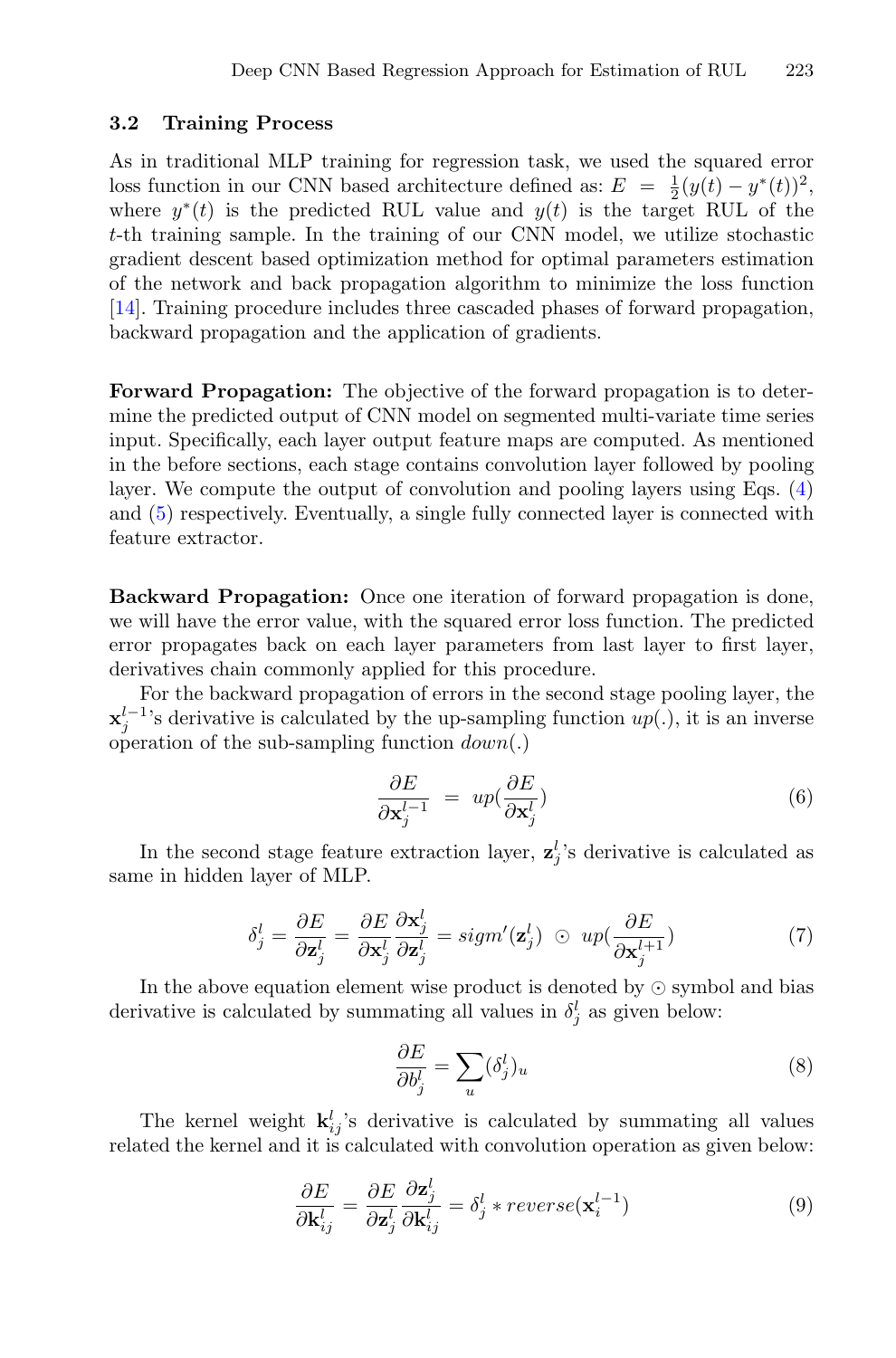Where  $reverse(.)$  is the function of reversing corresponding feature extractor. At the end, we calculate  $\mathbf{x}_i^{l-1}$ 's derivative as given below:

$$
\frac{\partial E}{\partial \mathbf{x}_{i}^{l-1}} = \sum_{j} \frac{\partial E}{\partial \mathbf{z}_{j}^{l}} \frac{\partial \mathbf{z}_{j}^{l}}{\partial \mathbf{x}_{i}^{l-1}} = \sum_{j} pad(\delta_{j}^{l}) * reverse(\mathbf{k}_{ij}^{l})
$$
(10)

In the above equation pad(.) denotes the padding function, it pads zeros to  $\delta_j^l$ at both ends. Specifically,  $pad(.)$  function will pad at each end of  $\delta_j^l$  with  $n_2^l - 1$ zeros, where  $n_2^l$  is the size of  $\mathbf{k}_{ij}^l$ .

**Apply Gradients:** After the calculation of values of parameters derivatives, we can apply them to update parameters. Assume that the cost function that we want to minimize is  $E(\mathbf{w})$ . Gradient descent tells us to modify weights **w** in the direction of steepest descent in  $E$ :

$$
w_{ij}^l = w_{ij}^l - \eta \frac{\partial E}{\partial w_{ij}^l}
$$
\n<sup>(11)</sup>

Where  $\eta$  is the learning rate, the learning rate is a parameter that determines how much an updating step influences the current value of weights, and if it's too large it will have a correspondingly large modification of the weights  $w_{ij}$ . More details about forward propagation, backward propagation and application of gradients can be found in [\[3,](#page-13-15)[14\]](#page-13-14).

## <span id="page-10-0"></span>**4 Experimental Results**

In this section, we have performed extensive experiments for comparison of our proposed CNN based regression model (CNN in short) with three regression algorithms in the state-of-the-art, including Multi-layer Perceptron (MLP) [\[18\]](#page-13-16), Support Vector Regression (SVR) [\[4\]](#page-13-17) and Relevance Vector Regression (RVR) [\[21](#page-14-6)], on two publicly available data sets. The tunable parameters of all the four techniques, namely CNN, MLP, SVR and RVR, are chosen using standard 5-fold cross-validation procedure based on the *training set* only, where we tune their parameter values for training these models on the randomly selected four folds and choose their final values that give the best results in the last fold.

#### **4.1 Results on C-MAPSS Data Set**

The four algorithms were tested on four C-MAPSS sub-data sets (see Table [1\)](#page-3-0). Table [2](#page-11-0) illustrates their comparison results across four sub-data sets in terms of RMSE values. It is observed that CNN achieved the lower RMSE values consistently on all the sub-data sets than MLP, SVR and RVR, regardless of the operating conditions, indicating the proposed deep learning method can find more informative features than shallow features and features from naive MLP network. Among the four methods, MLP achieved higher RMSE values on all the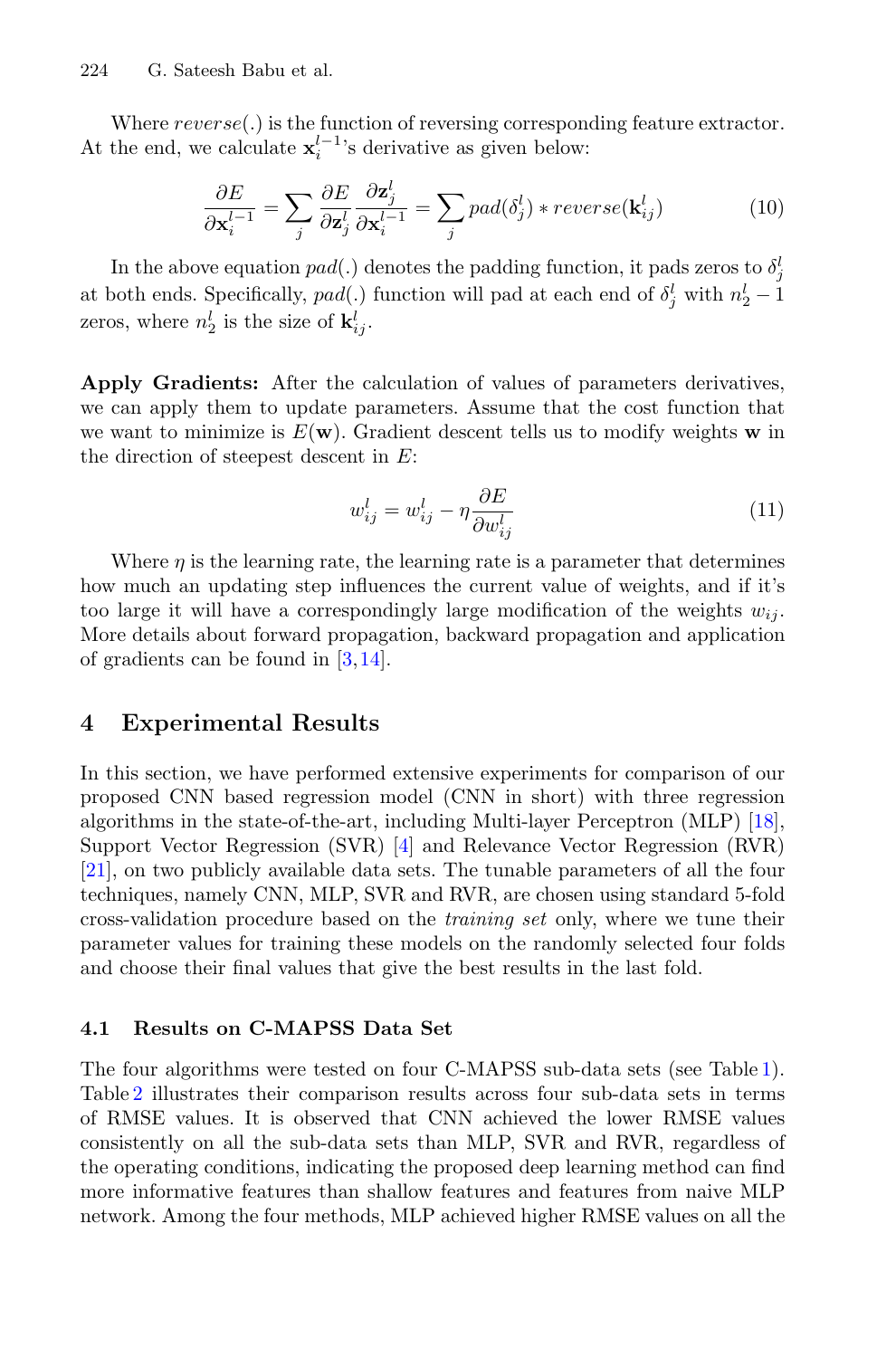four sub-data sets than the remaining methods, signifying that naive deep model can even harm the performance and further verified the necessity to explore modern deep learning techniques. SVR achieved the lower RMSE values than MLP and RVR on single operating condition data sets, i.e. the first and third sub-data sets. Furthermore, RVR achieved the lower RMSE values than MLP and SVR on multiple operating condition data sets, i.e. the second and fourth sub-data sets. This demonstrates that none of the existing traditional methods can beat the others consistently, while our proposed CNN method consistently achieves significantly better results across multiple data sets.

| Algorithms | C-MAPSS data sets   |                   |                   |         |
|------------|---------------------|-------------------|-------------------|---------|
|            | F <sub>1</sub> 0001 | FD <sub>002</sub> | F <sub>D003</sub> | FD004   |
| MLP        | 37.5629             | 80.0301           | 37.3853           | 77.3688 |
| SVR.       | 20.9640             | 41.9963           | 21.0480           | 45.3475 |
| <b>RVR</b> | 23.7985             | 31.2956           | 22.3678           | 34.3403 |
| <b>CNN</b> | 18.4480             | 30.2944           | 19.8174           | 29.1568 |

<span id="page-11-0"></span>**Table 2.** *RMSE* for various algorithms on C-MAPSS data set

**Table 3.** *Scores* for various algorithms on C-MAPSS data set

<span id="page-11-1"></span>

|            | Algorithms   C-MAPSS data sets |                   |                                 |                 |  |
|------------|--------------------------------|-------------------|---------------------------------|-----------------|--|
|            | F <sub>D001</sub>              | F <sub>D002</sub> | F <sub>D003</sub>               | FD004           |  |
| MLP        | $1.7972 * 104$                 | $7.8028 * 10^6$   | $1.7409 * 104$                  | $5.6166 * 10^6$ |  |
| <b>SVR</b> | $1.3815 * 10^3$                | $5.8990 * 10^5$   | $1.5983 * 10^3$                 | $3.7114 * 10^5$ |  |
| RVR.       | $1.5029 * 103$                 | $1.7423 * 104$    | $1.4316 * 10^3   2.6509 * 10^4$ |                 |  |
| <b>CNN</b> | $1.2867 * 10^3$                | $1.3570 * 10^4$   | $1.5962 * 10^3$                 | $7.8864 * 10^3$ |  |

Similarly, in the same C-MAPSS data sets, Table [3](#page-11-1) describes the comparison results for all the four methods in terms of the evaluation *scores*, illustrated as *scoring function* in Fig. [1.](#page-5-0) It is observed that CNN achieved lower (better) score values than the MLP, SVR and RVR on multi operating condition data sets, i.e. second and fourth sub-data sets, as well as on 1 single operating condition data set, i.e. first sub-data set. Among the four methods MLP achieved higher score values (worst results) on all the four sub-data sets than remaining methods regardless of the operating conditions. CNN achieved slightly higher (worse) scores than the RVR on one single operating condition data set, i.e. third sub-data set, even though the RMSE values are lower. Coupled with the characteristics of each evaluation metric  $(Fig. 1)$  $(Fig. 1)$ , it implies that the slightly high score could be caused by certain outliers in predicting the RUL. Based on these observations, we find that performance of the methods for RUL estimation also depends on their operating conditions.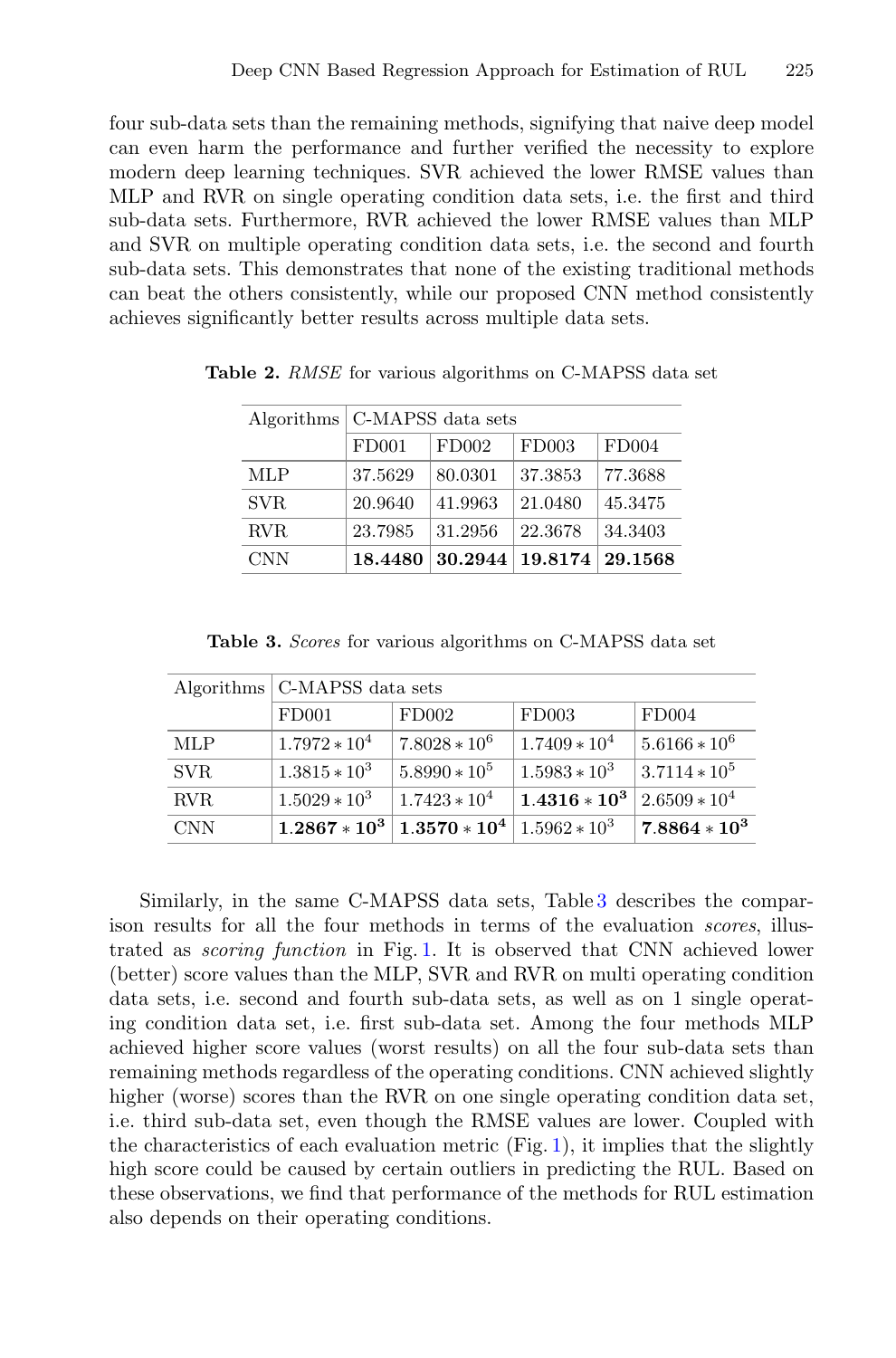| Algorithms | Score |
|------------|-------|
| MLP        | 3212  |
| SVR.       | 15886 |
| RVR.       | 8242  |
| CNN        | 2056  |

<span id="page-12-2"></span>**Table 4.** Scores for various algorithms on PHM 2008 Data Challenge test data set

#### **4.2 Results on PHM 2008 Data Challenge Data Set**

Finally, we also evaluate the performance of the four algorithms on the PHM 2008 Data Challenge test data set. After we execute the 4 algorithms to compute the estimated RULs of 218 engines in the test data set, they were then uploaded to the NASA Data Repository website and a single score was then calculated by the website as the final output.

We can observe from the results in Table [4,](#page-12-2) our proposed CNN based approach outperforms the existing regression methods based approaches significantly by producing much lower *score* (see Fig. [1\)](#page-5-0), indicating that the predicted failure time from our proposed CNN model is very near to the actual failure time or their ground truth values. Hence, we can conclude that CNN based regression approach is better than the standard shallow architecture based regression methods for RUL estimation.

## <span id="page-12-1"></span>**5 Conclusion**

Clearly, accurate estimation of RUL has great benefits and advantages in many real-world applications across different industrial verticals. As the first attempt to adapt deep learning to estimate RUL for prognostic problem, this paper investigated a novel deep architecture CNN based regressor to estimate the RUL of complex system from multivariate time series data. This proposed deep architecture mainly employs the convolution and pooling layers to capture the salient patterns of the sensor signals at different time scales. All identified salient patterns are systematically unified and finally mapped into the RUL in the estimation model. To evaluate the proposed algorithm, we examined its empirical performance on two public data sets and our experimental results shows that it significantly outperforms the existing state-of-the-art shallow regression models that have been utilized extensively for RUL estimation in literature. As in our future study, we would like to further explore novel deep learning techniques to tackle a variety of emerging real-world problems in prognostics field.

## **References**

<span id="page-12-0"></span>1. Bengio, Y., Courville, A., Vincent, P.: Representation learning: a review and new perspectives. IEEE Trans. Pattern Anal. Mach. Intell. **35**(8), 1798–1828 (2013)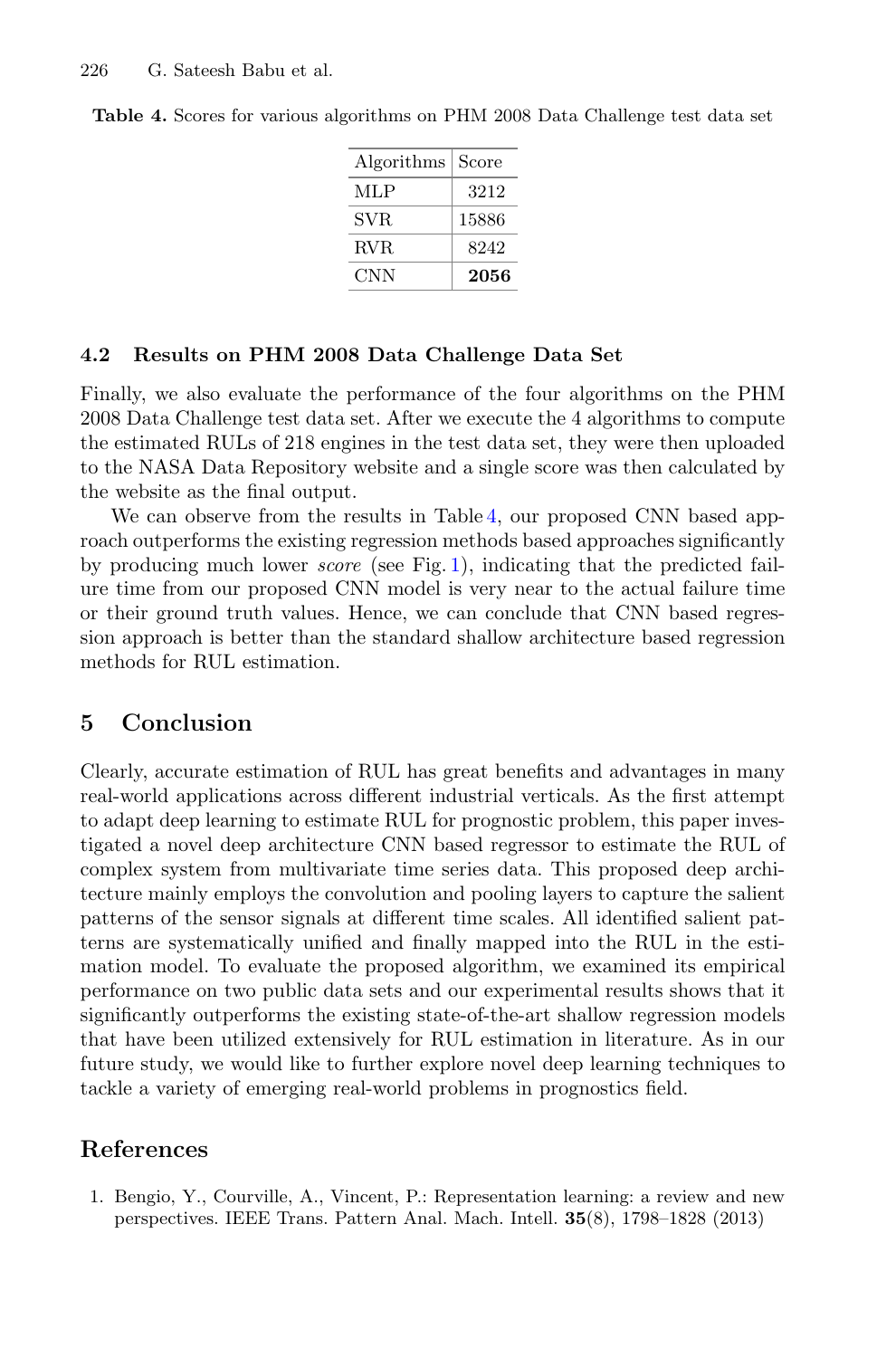- <span id="page-13-3"></span>2. Bengio, Y.: Learning deep architectures for AI. Found. Trends Mach. Learn. **2**(1), 1–127 (2009)
- <span id="page-13-15"></span>3. Bouvrie, J.: Notes on convolutional neural networks, November 2006. [http://](http://cogprints.org/5869/1/cnn_tutorial.pdf) [cogprints.org/5869/1/cnn](http://cogprints.org/5869/1/cnn_tutorial.pdf) tutorial.pdf
- <span id="page-13-17"></span>4. Chang, C.C., Lin, C.J.: LIBSVM: a library for support vector machines. ACM Trans. Intell. Syst. Technol. **2**, 27:1–27:27 (2011). [http://www.csie.ntu.edu.tw/](http://www.csie.ntu.edu.tw/~cjlin/libsvm) <sup>∼</sup>[cjlin/libsvm](http://www.csie.ntu.edu.tw/~cjlin/libsvm)
- <span id="page-13-7"></span>5. Collobert, R., Weston, J.: A unified architecture for natural language processing: deep neural networks with multitask learning. In: Proceedings of the 25th International Conference on Machine Learning, pp. 160–167. ACM (2008)
- <span id="page-13-8"></span>6. Connor, J.T., Martin, R.D., Atlas, L.E.: Recurrent neural networks and robust time series prediction. IEEE Trans. Neural Netw. **5**(2), 240–254 (1994)
- <span id="page-13-4"></span>7. Deng, L.: A tutorial survey of architectures, algorithms, and applications for deep learning. APSIPA Trans. Sig. Inf. Process. **3**, 29 (2014)
- <span id="page-13-13"></span>8. Fukushima, K.: Neocognitron: a self organizing neural network model for a mechanism of pattern recognition unaffected by shift in position. Biol. Cybern. **36**(4), 193–202 (1980)
- <span id="page-13-0"></span>9. Heimes, F.O.: Recurrent neural networks for remaining useful life estimation. In: International Conference on Prognostics and Health Management, PHM 2008, pp. 1–6, October 2008
- <span id="page-13-6"></span>10. Hinton, G., Deng, L., Yu, D., Dahl, G.E., Mohamed, A., Jaitly, N., Senior, A., Vanhoucke, V., Nguyen, P., Sainath, T.N., et al.: Deep neural networks for acoustic modeling in speech recognition: the shared views of four research groups. IEEE Sig. Process. Mag. **29**(6), 82–97 (2012)
- <span id="page-13-5"></span>11. Krizhevsky, A., Sutskever, I., Hinton, G.E.: Imagenet classification with deep convolutional neural networks. In: Advances in Neural Information Processing Systems, pp. 1097–1105 (2012)
- <span id="page-13-9"></span>12. LeCun, Y., Kavukcuoglu, K., Farabet, C.: Convolutional networks and applications in vision. In: Proceedings of 2010 IEEE International Symposium on Circuits and Systems (ISCAS), pp. 253–256, May 2010
- <span id="page-13-10"></span>13. LeCun, Y., Bengio, Y.: Convolutional networks for images, speech, and time series. In: Arbib, M.A. (ed.) The Handbook of Brain Theory and Neural Networks, pp. 255–258. MIT Press, Cambridge (1998)
- <span id="page-13-14"></span>14. LeCun, Y., Bottou, L., Orr, G.B., Müller, K.-R.: Efficient BackProp. In: Orr, G.B., Müller, K.-R. (eds.) NIPS-WS 1996. LNCS, vol. 1524, p. 9. Springer, Heidelberg (1998)
- <span id="page-13-1"></span>15. Lim, P., Goh, C.K., Tan, K.C., Dutta, P.: Estimation of remaining useful life based on switching kalman filter neural network ensemble. Ann. Conf. Prognostics Health Manag. Soc. **2014**, 1–8 (2014)
- <span id="page-13-12"></span>16. Peel, L.: Data driven prognostics using a kalman filter ensemble of neural network models. In: International Conference on Prognostics and Health Management, PHM 2008, pp. 1–6, October 2008
- <span id="page-13-2"></span>17. Ramasso, E., Saxena, A.: Review and analysis of algorithmic approaches developed for prognostics on CMAPSS dataset. Ann. Conf. Prognostics Health Manag. Soc. **2014**, 1–11 (2014)
- <span id="page-13-16"></span>18. Rumelhart, D.E., Hinton, G.E., Williams, R.J.: Learning representations by back-propagating errors. In: Anderson, J.A., Rosenfeld, E. (eds.) Neurocomputing: Foundations of Research, pp. 696–699. MIT Press, Cambridge (1988). <http://dl.acm.org/citation.cfm?id=65669.104451>
- <span id="page-13-11"></span>19. Saxena, A., Goebel, K.: PHM08 challenge data set. NASA AMES prognostics data repository. Technical report, Moffett Field, CA (2008)